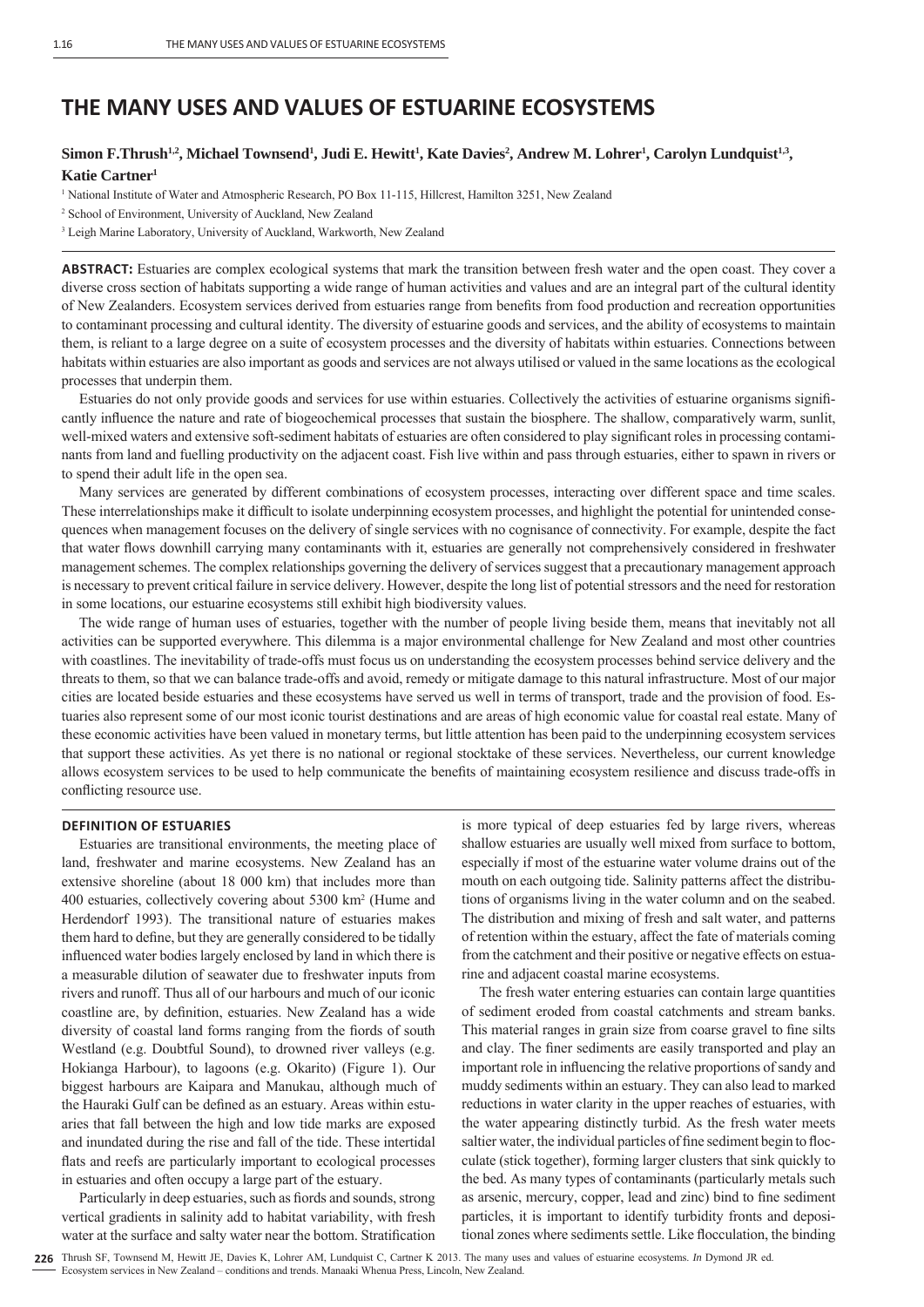

**FIGURE 1** Estuary types of New Zealand. (A) Whangapoua Harbour, Coromandel Peninsula. [Simon Thrush, NIWA]; (B) Whakatane, Bay of Plenty. [Terry Hume, NIWA]; (C) Ohiwa Harbour, Bay of Plenty. [Rob Bell, NIWA]; (D) Waitemata Harbour, Auckland. [Simon Thrush]; (E) Hokianga Harbour, Northland. [Simon Thrush]; (F) Okarito Lagoon, West Coast. [Terry Hume]; (G) Awaroa Inlet, Nelson/Tasman region. [Terry Hume]; (H) Whaingaroa Harbour, Waikato. [Alistair Senior, NIWA]; (I) Doubtful Sound, Fiordland. [Joanne O'Callaghan, NIWA].

of contaminants to sediment particles is affected by salinity, thus the exposure of organisms to these substances will vary spatially and temporally in an estuary in accordance with salinity.

New Zealand's topography and climate mean that most of our rivers and streams are short, resulting in highly variable freshwater inflows. These features, along with our tidal range (varying from about 0.2 to 4.2 m around the country), which supports exchange with the coastal ocean, mean that almost all of our estuaries are close in salinity to the coastal ocean, most of the time. Consequently, the majority of organisms that utilise our estuarine habitats are marine species.

#### **BIODIVERSITY OF ESTUARIES**

Biodiversity and ecosystem services are intimately linked. Biodiversity encompasses the variety of life and its interaction with the environment, ranging from genotypes to ecosystems. Dominated by marine organisms, our estuaries are diverse and contain representatives of a wide range of phyla from microorganisms to whales. On the intertidal sandflats of the estuaries around Auckland we can easily collect 200 species of organisms big



**FIGURE 2** Diversity of estuarine habitats in New Zealand. (A) Intertidal sandflat with hummocky sediment, Manukau Harbour. [Simon Thrush, NIWA]; (B) Muddy sediment with established mangroves and pneumatophores, Whau Estuary, Waitemata Harbour. [Carolyn Lundquist, NIWA]; (C) Intertidal sand flat with seagrass and mangroves, Wharekawa Harbour, Coromandel. [Simon Thrush]; (D) Sandy sediment with shell hash and a rocky reef habitat in the background, Bay of Islands. [Sarah Hailes, NIWA]; (E) Muddy sediment (depth of mud shown by a footprint in the foreground) and mangroves, Whangateau Harbour. [Sarah Hailes]; (F) Highly rippled, sandy sediment with tubeworms visible, Bay of Islands. [Sarah Hailes]; (G) Subtidal shell hash and algae, Whangapoua Harbour. [Simon Thrush]; (H) Subtidal with high diversity of organisms, including tubeworm mats and scallops, Mahurangi Harbour. [Simon Thrush].

enough to see with the naked eye. By marine standards estuaries are generally considered species-poor ecosystems. Nevertheless, the resident species, the strong physical and chemical gradients found within estuaries and the supply of nutrients from the adjacent catchment make estuaries functionally diverse.

Generally speaking, the fresh water entering an estuary has nutrient concentrations (e.g. forms of nitrogen and phosphorus, such as  $NO_3^-$ ,  $NH^{4+}$  and  $PO_4^-$ ) that are several times higher than those of adjacent coastal seawater. Thus, the retention of nutrient-laden fresh water in a semi-enclosed estuary provides an opportunity for primary producers to flourish, particularly in shallow surface waters where the sunlight is brightest and the water is warm. Some of this primary production will be utilised by primary and secondary consumers within the estuary and some may be exported to the adjacent coast.

Seawater does not simply flow in and out of an estuary with the tide. The speed and direction of tidal currents at the estuary entrance are affected by the narrowness and depth of the mouth and can be deflected and altered by sandbanks, rocky outcrops, shoreline contours, engineered structures and biogenic reefs. As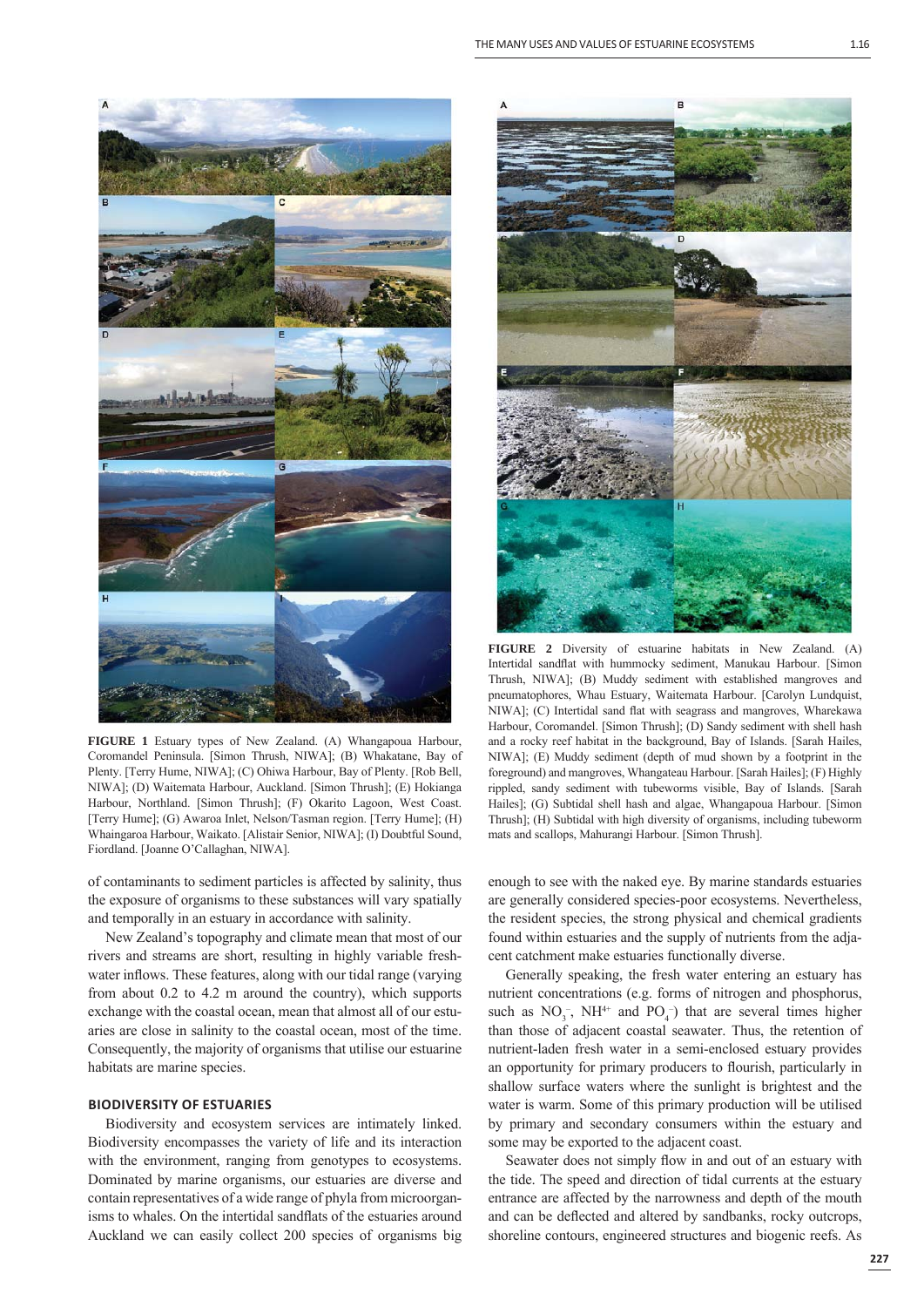a result, planktonic organisms are often concentrated in distinctive fronts or eddies. These areas, which may be either stable or fleeting features, are often sites of heightened feeding activity by planktivorous fishes and their predators, including larger fish, birds and marine mammals. Thus, because the distribution of water-dwelling organisms in an estuary is highly variable in space and time due to steep gradients of nutrients, turbidity, productivity currents and salinity, abundance and diversity can be extremely high.

Across New Zealand, there is a great range of habitats found on the floor of estuaries, from the terrestrial fringing habitats of saltmarsh and mangrove to the deep-water muddy basins at the bottom of the fiords. There is more to the description of estuary floor habitats than rock, sand and mud. Just like terrestrial habitats, estuarine habitats are most informatively defined based on dominant and habitat-structuring species. These habitats can include tube mats, scallop beds, oyster reefs, crab-burrowed mudflats, cockle beds, mussel beds, sponge gardens, kelp reefs and turfing algae (Figure 2). These descriptive habitat designations often give us clues as to dominant ecological processes that underpin the delivery of ecosystem services.

Many species fundamentally influence ecosystem processes by altering the physical architecture of the sediment on the estuary floor. Organisms – and their burrows, mounds and tubes – modify flow over the seafloor and provide settlement sites and refugia from predators. On the sediment surface, predators (e.g. rays, birds, fish, starfish and crabs) digging into the sediment in search of food create pits, adding to the heterogeneity of the seafloor. Microscopic algae and polychaete tube mats tend to bind the sediment surface, while the movement of animals crawling over the surface tend to increase sediment erodibility. Below the sediment surface, physical structures such as tubes and burrows, and the activities of animals that affect the movement of particles and pore water, further influence habitat heterogeneity and many important microbial and geochemical processes. Microbes in the sediments drive nutrient and carbon cycling, but this is strongly facilitated by the movement, burrowing, hydraulic pumping and feeding of animals living both on (epifaunal) or within (infauna) the sediment. These processes highlight important links between seabed and water-column ecosystems that affect nutrient recycling, the processing of organic material and carbon storage. Collectively, these ecosystem processes support a wide range of services, but often it is difficult to untangle the relative contributions of different process, habitats or species in service delivery (Figure 3).

Estuary-floor habitats typically form a mosaic of patches within major gradients associated with salinity, wave and tide energy and depth, as well as the biological processes that generate these landscapes. This patchiness in habitats and the connectivity between them makes a very important contribution to the delivery of estuarine ecosystem services. Many organisms shift in their use of habitat, either daily or as they grow, balancing access to food resources against the risk of predation or utilising a series of different food resources (as their size increases and their energy requirements change). Thus, many of the species of shellfish and fish that we value are supported by a range of habitats within the estuary. As mentioned above, primary productivity in one part of the estuary may be important in fuelling secondary production in other parts of the estuary. This connectivity between habitats is not only important in maintaining basic ecosystem processes that support service delivery, but also forms part of the aesthetic and cultural services.



**FIGURE 3** Estuarine ecosystem services are underpinned by multiple ecosystem functions operating over a range of spatial and temporal scales. Individual functions can underpin several services, leading to high connectivity and interdependence. The figure demonstrates the interconnections within an estuarine coastal system between the cycling of nutrients, the production of different foods, and cultural attributes valued by society. Estuary: Parapara Inlet, Golden Bay. [Terry Hume, NIWA]

Rapid rates of biodiversity loss have raised concerns for the effect on ecosystem processing and, by natural extension, the provision of ecosystem services (Balvanera et al. 2006; Airoldi and Beck 2007). Globally, 60% of ecosystem services are deteriorating or are already overused (Millennium Assessment 2005), emphasising the need to protect biodiversity levels for sustainable use. There is also growing recognition of positive relationships between aspects of biodiversity and many ecosystem processes (Solan et al. 2004; Stachowicz et al. 2008). Fundamentally, species diversity is needed to maintain functional diversity, which results in more-complete resource use and provides resilience and temporal stability through functional compensation (Walker et al. 1999). In supporting the delivery of ecosystem services, biodiversity affects key processes as well as having its own intrinsic value. Positive diversity effects have been associated with nutrient cycling and productivity and for maintenance and supporting services (Balvanera et al. 2006); however, these relationships are often non-linear and context dependent. Any overarching relationship is complicated by the division of services into individual units, where some may be highly dependent on biodiversity and others are supported by a limited number of species or a single functional group. These complex relationships create uncertainty in the exact role of biodiversity and suggest that a precautionary management approach may prevent critical failure (Daily et al. 2000).

#### **SERVICES FROM ESTUARIES**

Estuaries are complex ecological systems that provide many essential goods and services underpinning a wide range of human uses and values. The services in Table 1 are grouped into four broad categories:

- Provisioning services describe the array of extracted products.
- Regulation and maintenance services describe the fundamental life-supporting capacity that the environment delivers.
- Habitat and ecological community services describe the structural role that organisms afford.
- Cultural services describe social aspects and the improvement to quality of life.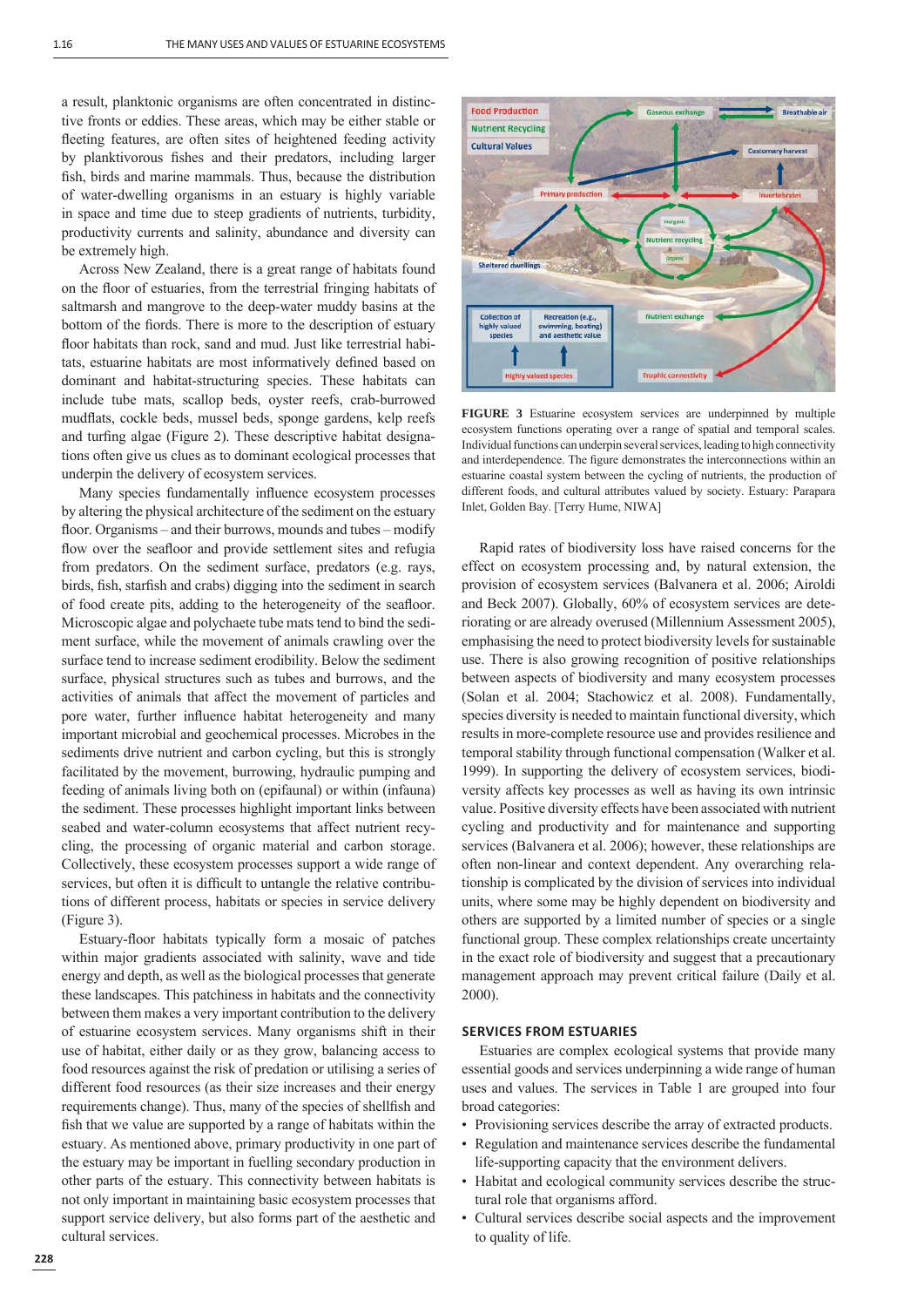The estuarine services we discuss are those that involve biological processes. We have not considered services that are derived from purely physical processes (such as tidal power generation or the navigability of waterways). Services cover benefits from food and recreational opportunities to the more obscure such as the provision of genetic resources. There are those that we rely on every day and others that are only invoked in times of trouble, such as storm protection.

There are many examples of specific ecosystem processes that directly link to service delivery. However, often what appear to be quite simple service deliveries are in fact generated by multiple ecological processes and interactions that contribute to a range of different services. These overlaps and interrelationships make it difficult to isolate processes or services and highlight the potential for unintended consequences when management takes a singular or sectorial approach with no cognisance of the connectivity. The balancing of uses requires careful management and, although it is useful to define and isolate individual services, their connections and high level of interdependency favours a systems approach to their management. In the next section we illustrate the services provided by estuaries and show examples of the underpinning ecological processes identified in Table 1, together with connections between multiple processes and multiple services.

### *Provisioning services*

Production of food — Perhaps one of the most widely recognised services provided by estuaries is the production of shellfish and fish, harvested by cultural, recreational and commercial fishers, and aquaculture. Many species of shellfish reside in estuaries (e.g. scallops, pipi and cockles), often exploiting different habitats at different life stages. Many species of fish also utilise our estuaries; some are permanent residents, others use the estuary to breed or as juvenile nurseries. This includes many commercially and recreationally important species such as snapper and blue cod.

High productivity in estuaries attracts high numbers of fish, shorebirds, seabirds and marine mammals. These species are often top predators and changes in their numbers can impact the density of middle-foodweb predators or species that play important roles in other community or ecosystem processes (Thrush et al. 1994). Many of these are migratory species demonstrating not only the transfer of energy up the food chain that occurs in healthy ecosystems but also the potential for its subsequent export across the globe. For example, the inner Firth of Thames covers a large area of exposed intertidal flats and is listed as a RAMSAR site (internationally recognised wetland area) due to its importance as roosting and feeding habitat for migratory shorebirds.

Production services in estuaries are underpinned by multiple ecosystem processes starting with primary productivity, and the underlying processes controlling nutrient recycling and water clarity (Table 1). However, connectivity between habitats and within foodwebs is also needed to transfer energy towards higher trophic levels. Most species require specific habitats, for example shorebird populations are supported by low-tide feeding grounds as well as the presence of high-tide roosting areas. In turn, these wild populations of birds, fish, shellfish and mammals provide cultural services, aesthetics, amenity values and the potential for knowledge generation.

Production of raw materials — Estuaries provide materials that are useful for many purposes other than direct human consumption. Vegetation is used as fertiliser, fish-food and grazing for livestock. Traditional uses include Maori pōhā (kelp bags) used for storing and transporting food. Shells are used for ornamentation, in food preparation, as musical instruments and as a source of artistic inspiration.

**TABLE 1.** Estuarine ecosystem services, their overarching categories and underpinning processes

| <b>Services category</b>                     | <b>Services</b>                                                                                                                                                                                                                                               | Roles contributing to<br>these services                                                                                                                                                                                                                                                                                                                                                                         |
|----------------------------------------------|---------------------------------------------------------------------------------------------------------------------------------------------------------------------------------------------------------------------------------------------------------------|-----------------------------------------------------------------------------------------------------------------------------------------------------------------------------------------------------------------------------------------------------------------------------------------------------------------------------------------------------------------------------------------------------------------|
| Provisioning services                        | Production of food<br>Production of raw<br>materials<br>Production of<br>medicines and<br>pharmaceuticals                                                                                                                                                     | Primary production<br>Secondary production<br>Trophic relationships<br>Reproductive habitats<br>Refugia for juvenile<br>life stages<br>Ontogenetic habitat<br>shifts<br>Biogeochemical<br>cycles associated with<br>nutrient supply<br>Biogenic habitat<br>Biodiversity                                                                                                                                         |
| Regulation and main-<br>tenance services     | Regulation of waste<br>assimilation processes<br>Storing and cycling<br>nutrients<br>Gaseous composition<br>of the atmosphere and<br>climate regulation<br>Sediment formation<br>and stability<br>Maintaining hydraulic<br>cycles and shoreline<br>protection | Biogeochemical cycles<br>Storage and processing<br>Benthic-pelagic<br>coupling<br>Bioturbation/irrigation<br>Molluscs, corals<br>and other calcimass<br>generators<br>Shell formation and<br>bivalve abundance<br>Biogenic structure /<br>reef-makers<br>Fringing vegetation<br>Bioturbation and<br>burrow formation<br>Species, spatial<br>structure, size and<br>density influences on<br>hydraulic processes |
| Habitat and ecological<br>community services | Provision of habitat<br>structure<br>Resilience<br>Genetic resources                                                                                                                                                                                          | Invasibility<br>Provision of habitat<br>Maintenance of<br>trophic structure<br>Biodiversity<br>Resource use<br>complementarity<br>Facilitation<br>Allee effects                                                                                                                                                                                                                                                 |
| Cultural services                            | Cultural and spiritual<br>heritage<br>Recreation and<br>tourism<br>Aesthetics<br>Cognitive benefits<br>Non-use benefits<br>Speculative benefits                                                                                                               | Ecosystem, commu-<br>nity and population<br>processing<br>Processes influencing<br>water clarity, habitat<br>diversity<br>Biodiversity                                                                                                                                                                                                                                                                          |

Production of medicines — Chemicals extracted from estuarine-dependent species are being used in pharmaceuticals, nutraceuticals and in pest control. New Zealand examples include chemicals currently being tested in anti-cancer research, agar, kelp powder, chitin, fish oil, calcium powder, fucoidin sulphate, green-lipped mussel extract, and collagen.

#### *Regulation and maintenance services*

Regulation and maintenance services are the biophysicochemical processes that sustain life-support systems and underpin other ecosystem services. They play an important role for humans, producing the air we breathe, maintaining system integrity and mitigating human impacts. The ecological processes that underpin this wide range of services are also extremely diverse. However, processes involving plants and animals that live on or in the seafloor and their activities that elevate chemical exchange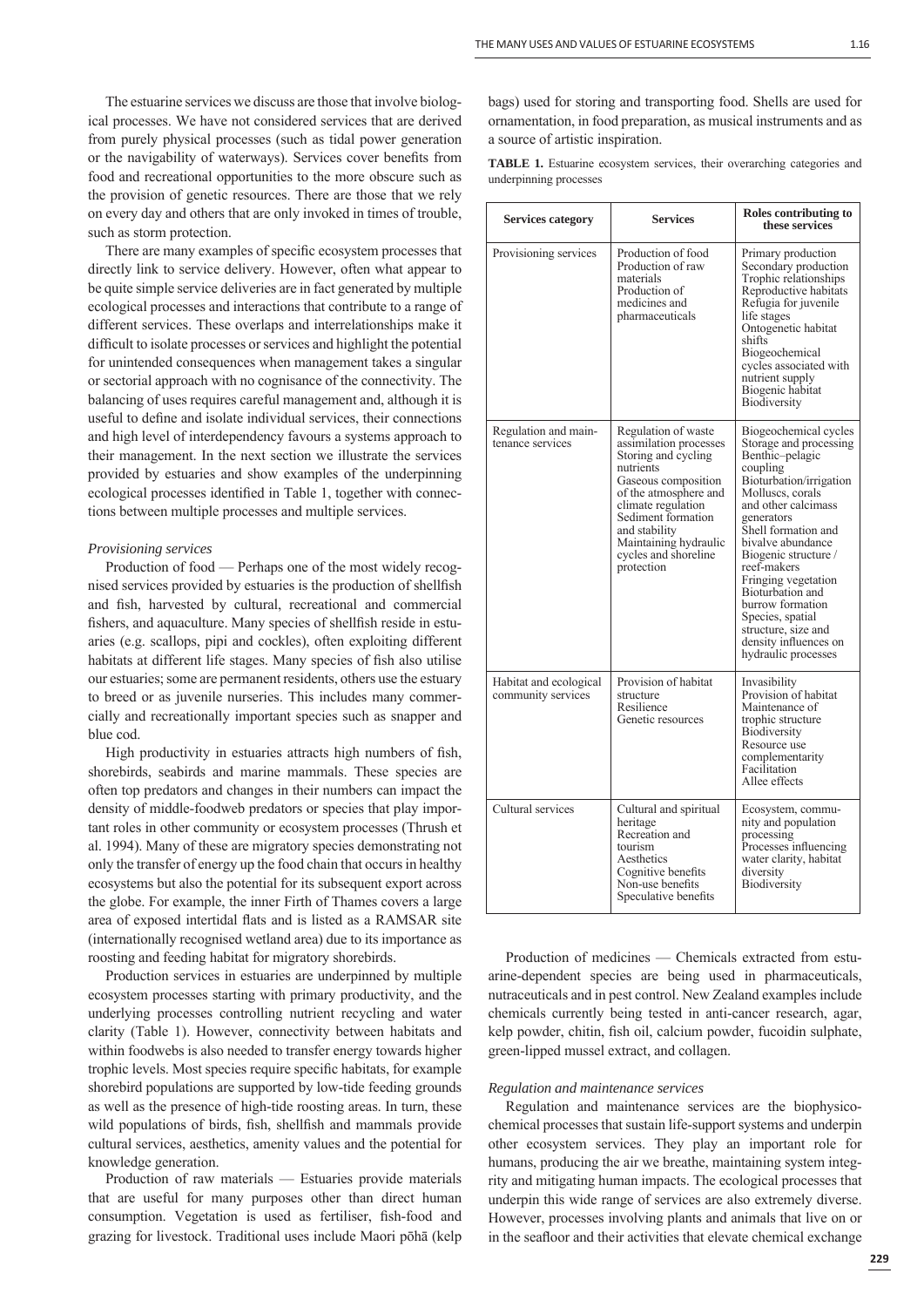processes are particularly important to the maintenance of these services.

Regulation of waste — Transformation of waste materials and the removal of pollutants are influenced by estuarine organisms in a number of ways including binding, sequestration and burial. Bacteria in sediments are involved in detoxifying heavy metals. Some species of shellfish sequester heavy metals, lowering toxicity to other organisms, but potentially raising exposure risk to humans and other predators. Organic wastes, such as sewage, are utilised as energy sources and broken down through a combination of plant, animal and microbial activity. In healthy ecosystems these food resources are then transported across the foodweb. As many of these services are related to the way organisms transform energy and matter, if waste levels exceed the assimilative capacity of the ecosystem then service delivery will catastrophically fail.

Storing and cycling nutrients — Organic and inorganic nutrients are stored, cycled and transformed by the activities of estuarine species. Nutrient recycling is undertaken in both the water column and the sediment, but in most estuaries sediment processes are particularly important. Animals moving within the sediment (bioturbation) affect pore water flows, stimulating microbial processes and enhancing the rate at which organic matter can be broken down and nutrients remineralised. Bioturbation can also destabilise chemical gradients in pore water, affect sediment permeability and erodibility, subduct organic matter, influence decomposition rates, and release inorganic nutrients from sediments to overlying waters. Collectively, these processes maintain the supply of essential nutrients such as carbon, nitrogen, phosphorus, sulphur and metals. Recycled nutrients supply a significant proportion of the nutrient demand for primary production, and the form and rate of nutrient supply to the phytoplankton may be a factor influencing risk of harmful algal blooms.

Climate regulation — Estuaries contribute to the regulation of climate through the exchange of gases between the water, sediments and atmosphere. This includes the balance of oxygen and carbon dioxide and the regulation of several greenhouse gases. The open ocean is generally recognised for its contribution to climate regulation because of its vast area. Although collectively covering a small area, estuaries make a disproportionally large contribution because of the high rates of gas exchange. All estuarine primary producers take up carbon dioxide for photosynthesis; however, large vegetation, such as mangroves and seagrass, provide a notable standing stock and present longer-term storage.

Carbon sequestration is an important service mitigating the increased rate of climate change due to anthropogenic emissions (Nellemann et al. 2009). While economic markets exist for this service in terrestrial ecosystems, there is no such accounting in estuarine and marine ecosystems. This is a lost opportunity for a country like New Zealand with such an extensive coastal and marine estate. Saltmarsh, mangrove forests and seagrass beds provide carbon sequestration roles in New Zealand estuaries. Seaweeds (e.g. kelp forests) also provide a role in carbon sequestration, though the storage potential for material that is not advected to the deep ocean is not well understood. Vegetated coastal habitats are estimated to contribute half of the total carbon sequestration in ocean sediments, though they cover less than 2% of the ocean surface (Lafoley and Grimsditch 2009). A significant proportion of carbon sequestration in estuaries occurs in biomass stored in sediments, with rates of long-term carbon accumulation in sediment estimated at 10 and 50 times that of temperate and

**230**

tropical terrestrial forests, respectively (Lafoley and Grimsditch 2009).

Another important service provided by estuaries is the processing of terrestrially derived nutrients and the net loss of nitrogen to the atmosphere. Denitrification is the main mechanism of removal of nitrogen from estuarine systems. It is a biogeochemical process where dissolved forms of inorganic nitrogen  $(NH<sup>4+</sup>, NO<sub>3</sub>$  and  $NO<sub>2</sub>$ ) are converted into molecular nitrogen gas  $(N_2)$  and the greenhouse gas nitrous oxide  $(N_2O)$ . Denitrification occurs only under anoxic conditions, and is mediated by specialist bacteria present in sediments (2 to 20 mm beneath the sediment surface). The degree to which sediment-dwelling animals influence rates of nitrogen removal is not yet well understood. What is clear, however, is that biogeochemical interactions among an array of sediment-dwelling organisms (e.g. bacteria, microalgae and macrofauna) are central to this important ecosystem service.

Most New Zealand estuaries are not yet badly affected by excessive loadings of nutrients and organic matter, nevertheless, this is a significant environmental problem in many overseas estuaries and the permanent removal of excess nutrients from estuaries is a valuable ecosystem service. When the nitrogen loading becomes excessive, eutrophication leads to increases in the release of nitrous oxide and methane, both greenhouse gasses, thus indicating critical thresholds in service delivery. This service will become increasingly crucial to New Zealand in the future.

Sediment formation and stability — Animals that make shells out of calcium carbonate, in particular bivalves and snails, provide an important service in sediment generation. Worldwide there has been substantial loss of shellfish in coastal ecosystems due to human activities (Airoldi and Beck 2007). These shells and shell fragments (hash) can persist in sediments over centuryto-millennial timescales, affecting the physical heterogeneity of the sediment, biogeochemical processes, and species richness and β-diversity (Thrush et al. 2006). The proportion of carbonate material can be substantial in some coastal ecosystems (e.g. Hilton (1990) indicates that some sediments off Pakiri Beach, north of Leigh, are in excess of 60% carbonate). This shell material in the sediment can have important effects, enhancing biodiversity, decreasing rates of predation, and providing a pool of sediment carbonate that may provide an important buffer to the effects of ocean acidification. Estuarine and coastal species also play a role in the generation of beach sediment.

Estuarine vegetation and organisms can affect the physical stability of their environment. The activity of some animals, particularly those that dig holes in the sediment to feed or move across the sediment–water interface, tend to locally destabilise sediments making them prone to resuspension and transport by tides and waves. Conversely, organisms that produce shells that lag the sediment surface, or create reefs, can have important stabilising effects. Sediment stabilisation is complex and depends on many factors including organism identity, density, and the sediment grain size and physical forcing. In sufficient densities plants like mangroves and seagrass, and biota such as worms and crabs that build structures, prevent the erosion of sediment and increase deposition rates of organisms or sediment suspended in the water.

Sediment can also be stabilised by sediment-dwelling microalgae. This frequently results from a balance between bioturbating animals disturbing the sediment and releasing nutrients and the resultant growth rate of the microalgae.

Shoreline protection — Fringing vegetation, such as mangroves, salt marshes, and coastal scrub can retain water (like a sponge) and control its release. While this may be beneficial to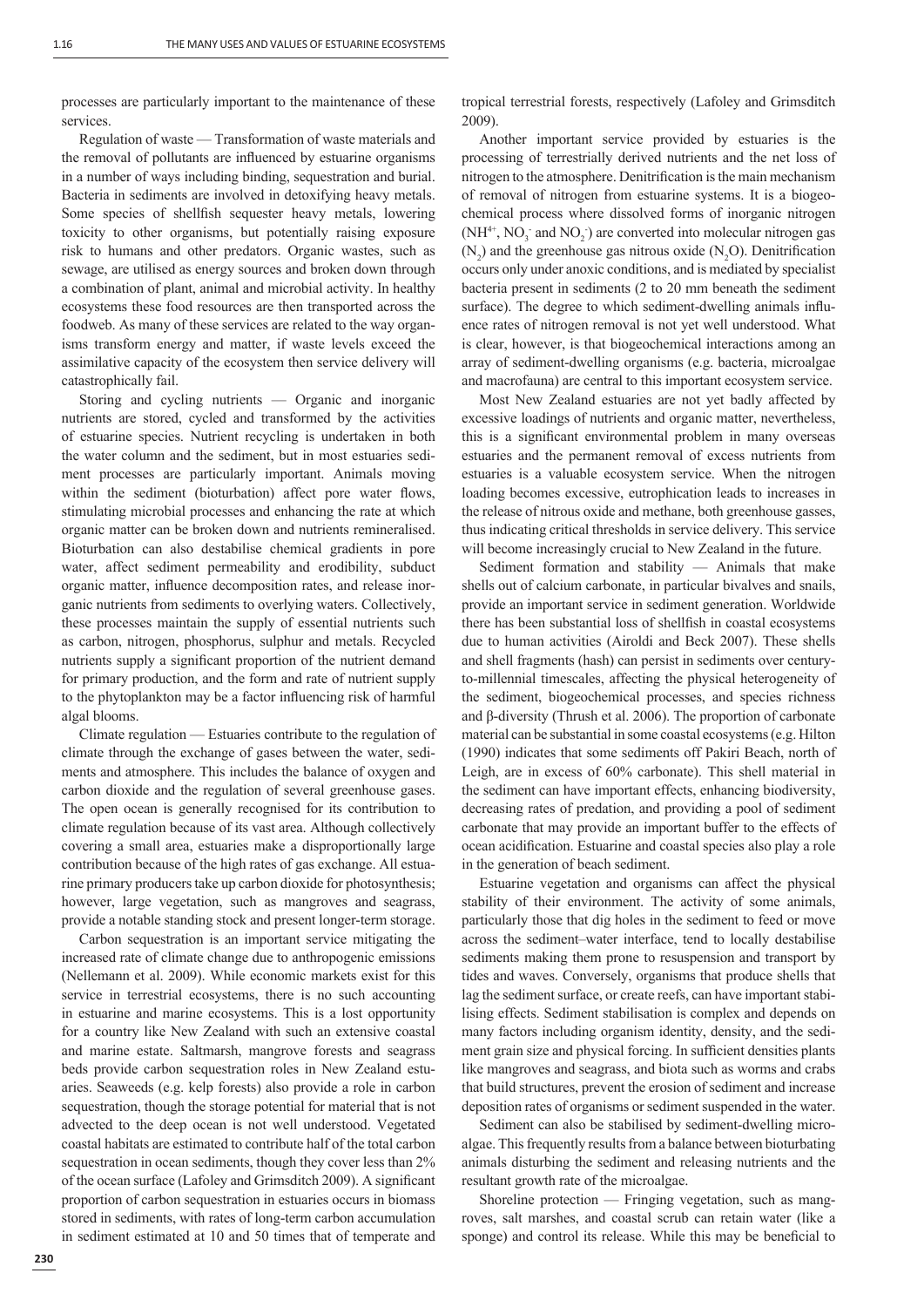downstream systems, it slows drainage upstream. Vegetation and biota also protect the shoreline during storms by dissipating wave and tidal energy and reducing the impacts of tidal surges and storm events on the shoreline and adjacent properties. Within the estuary, the formation of intertidal and shallow subtidal sand bars often involves species that stabilise sediments, and can offer protection to the shoreline. Shells lagging the estuary floor can play an important role in stabilising the channel bed in the throat of tidal inlets on mobile sandy shores (e.g. at the mouth of Whangateau Harbour).

### *Habitat and ecological community services*

Provision of habitat structure — The provision of biogenic habitat structures is of paramount importance and a prerequisite for the provision of many goods and services. Many estuarine plants and animals provide habitat structure that is exploited by other species. This provides nursery grounds for juvenile organisms, refugia for predator avoidance and permanent habitat structure for many species. Important New Zealand examples include seagrass meadows, shellfish beds, subtidal reefs, sponge gardens and kelp forests. Mangroves play an important role, although their often small stature and the small amount of time they are inundated by water in New Zealand appear to limit their importance in some estuaries. Again, while the habitat structure may be utilised only by species living within the specific estuary, it may also be used by migrating and transitory species. For example, New Zealand estuarine flats provide critical habitat for migratory seabirds such as bar-tailed godwits and knots as well as species like oystercatchers, herons, banded rails and wrybills

Resilience — Just as biodiversity can be directly valued as a service, so too can resilience. Ecological resilience theoretically represents change of an ecosystem within and between different states and reflects the ability of a system to maintain its identity in the face of both internal drivers and external change (Cumming et al. 2005; Walker and Salt 2006). These states often represent conditions that are good or bad from a specific perspective. Thus high resilience for a system that is in a 'good' state (e.g. in terms of the delivery of a particular ecosystem service) represents an insurance against potentially adverse changes. For example, high rates of bioturbation by urchins have been shown to reduce colonisation by non-indigenous species in estuarine sediments (Lohrer et al. 2008). However, the ecosystem processes that generate resilience also can result in slow recovery to more valued states, when thresholds are exceeded (Scheffer et al. 2001). For example, macrobenthic communities in degraded estuaries are dominated by small, rapidly growing and highly mobile species and typically have low functionality. These communities are quick to recover from disturbance, but often slow to return to a more valued state (Thrush and Whitlatch 2001).

Genetic resources — Healthy ecosystems contain a 'genetic library' of species (De Groot et al. 2002). These genetic resources can be exploited for human gain with applications in drugs, pharmaceuticals and aquaculture. For example, in fish farming, genetic resources have been exploited to develop genetically superior brood stocks with enhanced growth rates and feed conversion efficiencies, improved disease resistance, and increased tolerance of cold and low oxygen conditions (Moberg and Folke 1999; Rönnbäck et al. 2007). Genetic resources play a role in many other services, as maintaining genetic diversity ensures that communities contain the broadest possible functional diversity – which may prove critical in the ability to respond to environmental change.

#### *Cultural services*

In addition to the essential life services listed above, healthy estuaries contribute to human well-being and provide a number of social and amenity services. Estuaries are easily accessed and have multiple and diverse usages that contribute to the quality of life and have significant economic value (Daniel et al. 2012). For many iwi, harbours and estuaries provide a profound source of identity and spiritual well-being and a concomitant sense of responsibility (Penny 2007).

Cultural and spiritual heritage — As the transition between land, rivers and the sea, estuaries are easily accessed and have multiple and diverse usages. Maori culture-spirituality and estuaries are tightly linked, not only as a place for food gathering. Often marine and estuarine products take on particular cultural significance: for example, fish hooks created from Cook's turban shells; scrapers and cutters produced from mussel shells; tusk shells used in anklets and necklaces; pieces of pāua shell inlayed in wood or bone carvings, often representing eyes; and *Dosinia*  and scallop shells used to hold pigments for tattooing (Wassilieff 2010). The proximity of population centres to harbours and estuaries has entrenched a strong connection between the marine environment and the country's cultural and spiritual heritage. Many quintessential 'kiwi' activities involve being in, on, or around the water and drive our customs, practices and values.

Recreation and tourism — Recreation is one of the most readily identifiable and highly valued uses of estuaries: ranging from sailing, boating, wind surfing, water skiing, swimming and diving, –which involve direct water contact, to bird watching, walking the dog or passively reclining on the beach. These broad uses are underpinned by many different ecological processes that maintain aesthetic, landscape and ecological values, and water quality.

Aesthetics — Estuaries, harbours and seascapes are often visually appealing and their scenic qualities are highly valued. The beauty of the natural environment increases human wellbeing and can have a positive impact on property prices and land value in desirable locations.

Cognitive benefits  $-$  This refers to the value of estuarine resources that stimulate cognitive development, including education and scientific research. Derivatives from this are that information 'held' in the natural environment can be adapted, harnessed or mimicked by humans, for technological and medicinal purposes. Examples include the use of polychaete worm spines in the photonic engineering and communication technologies (Parker et al. 2001) and the development of wear-resistant ceramics from studying bivalve shells (Ross and Wyeth 1997).

Non-use benefits — These are sometimes called 'feel good' or 'warm glow' benefits that are derived from an estuary or estuarine species despite the fact that they are unlikely to be utilised or experienced. This includes 'existence value', the contentment derived in the knowledge that an ecosystem contains a natural resource or species, and 'bequest' value, the importance placed in the availability for future generations. For example, we may place value in fiords for supporting different corals even if we do not get to see them.

Speculative benefits — Option use value is the willingness to safeguard estuarine resources that are not currently used but are anticipated to be exploited in the future. This is termed a speculative benefit when the exact nature of the benefit is unknown but the value of protecting potential resources is recognised. In other words, this is the value of being able to change one's mind, and of keeping one's options open. Speculative and option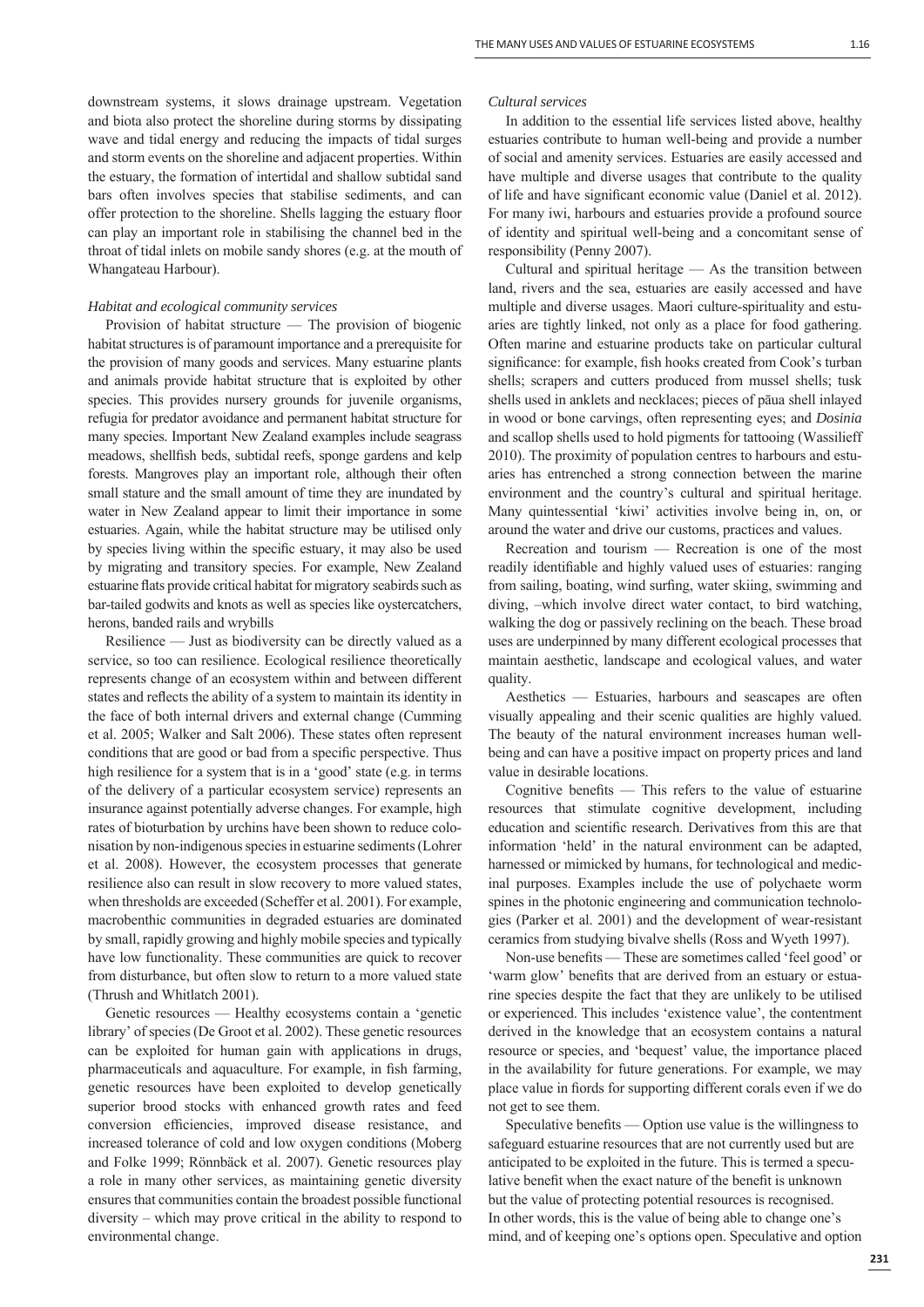use benefits are intrinsically linked with biodiversity. If biodiversity declines, the future options will also decrease (Beaumont et al. 2008).

# **RESEARCH, MANAGEMENT, AND COMMUNICATION ABOUT ESTUARINE SERVICES**

We have so far focused our description of ecosystem services on the underpinning ecological processes and linked this to societal values. However, an important role for ecosystem service thinking is in allowing for communication of concepts (Granek et al. 2010). Ecosystem services offer us a way to address complex, complicated and contentious problems because they render the links between natural systems and human well-being explicit. In turn, this enables the assessment of the complex feedbacks and trade-offs that occur among services and human beneficiaries, and incorporates values into decision-making (Daily et al. 2009).

Many recent critiques of the ecosystem services approach have focused on the challenges associated with integrating social and scientific knowledge into governance structures in meaningful ways (Cook and Spray 2012). These challenges often arise because of difficulties with defining clear, simple, causal links between what society values in an estuary, how those values are prioritised and traded off against each other, and the underpinning foundational processes of ecosystem service identification, valuation, and mapping (Tallis and Polasky 2011). The importance of these framing issues to the use of ecosystem services as a mode of communication or a path to monetary or non-monetary valuation should not be underestimated. Tensions arise in this area because the ecosystem service framework is largely derived from a scientific perspective (Cook and Spray 2012), but its implementation calls for new, interdisciplinary or transdisciplinary methods of application (Carpenter and Folke 2006; Carpenter et al. 2009). This should include the extensive involvement of stakeholders (Stringer et al. 2006).

Participatory and co-learning processes that are essential to the resolution of many environmental issues require that participants are able to look beyond narrow sectarian interests, at least to acknowledge that others' opinions exist, to translate their concern into an action. This is especially pertinent in the case of estuaries because they have such a wide range of uses and values. The inability to recognise trade-offs among services in decision-making can result in unintended consequences (Daily et al. 2011) such as the failure to manage resources adequately, or the development of inappropriate policies (Rodríguez et al. 2006). In this setting, scientists and resource managers need to communicate with community members about the local values of the area, and to consider this important context when developing plans and policies. In turn, community participants need to learn to articulate their values and passions in a way that can be translated into an ecosystem services framework by resource managers and scientists. This process of co-learning can help resolve what needs to be managed, to maintain a wide range of values. However, the union of these previously disparate forms of knowledge and power is unlikely to occur without a great deal of experimentation and struggle (e.g. MacMynowski 2007; van Wyk et al. 2008).

### **DRIVERS OF CHANGE**

Estuaries represent important meeting places between the land and sea and consequently are subjected to multiple and cumulative stressors. Despite the long list of potential stressors and the need for restoration in some locations, our estuarine and coastal

**232**

ecosystems still exhibit high biodiversity values and are critical to our tourism industry and our sense of national identity.

Rivers, streams, drains and direct runoff from land bring a variety of contaminants to our estuaries and coasts. Modification of coastal and estuarine shorelines through reclamation, dredging and in-water structures (e.g. causeways, bridges, piers, marinas and structures associated with aquaculture) can also affect ecosystem process and as a result service delivery; while from the sea we bring stressors associated with fishing, mining and invasive species. The health of our estuaries is closely linked to the range and quantity of the services they provide, which in turn feeds back across multiple societal values and human well-being (Figure 4).

Estuaries have played a key role in the colonisation of New Zealand and the development of our economy and society. Similar to most countries, many of our major cities are situated on harbours and these are areas of high urban growth. In 2006, 65% of New Zealanders were living within 5 km of the coast and 75% within 10 km. While proximity to the coast differs between regions, those regions with higher concentrations of people living near the coast have also tended to show stronger trends in population growth (Statisitics New Zealand no date). New Zealand has certainly had serious local problems with industrial contaminants in our estuaries (Fox et al. 1988; Ministry for the Environment 2011); however, many of our contaminant problems are more insidious and are derived from diffuse sources such as urban



**FIGURE 4** Healthy estuaries provide diverse ecosystem services relative to their unhealthy counterparts. Many ecosystem services in healthy estuaries work to ameliorate the effects of human impacts whereas in degraded estuaries both the number and value of services are reduced, which often exacerbates adverse effects. Unhealthy systems are less attractive for recreation due to increased muddy sediments and turbidity (1), effluent from the land carrying pathogens or toxic substances (2), and periodic incidents such as rotting nuisance seaweed blooms (3). Nutrient recycling is restricted due to the absence of mature benthic species and a lack of oxygen in the sediments (4). This can lead to greenhouse gas release (5). In contrast, healthy systems are cleaner, offering wider and enhanced recreational opportunities (6), better food resources (7), and the retention of sediments (8), providing coastal protection (9). Food webs contain many links and large predators are present (10). Healthy waters are supported by balanced gas (11) and nutrient (12) exchange.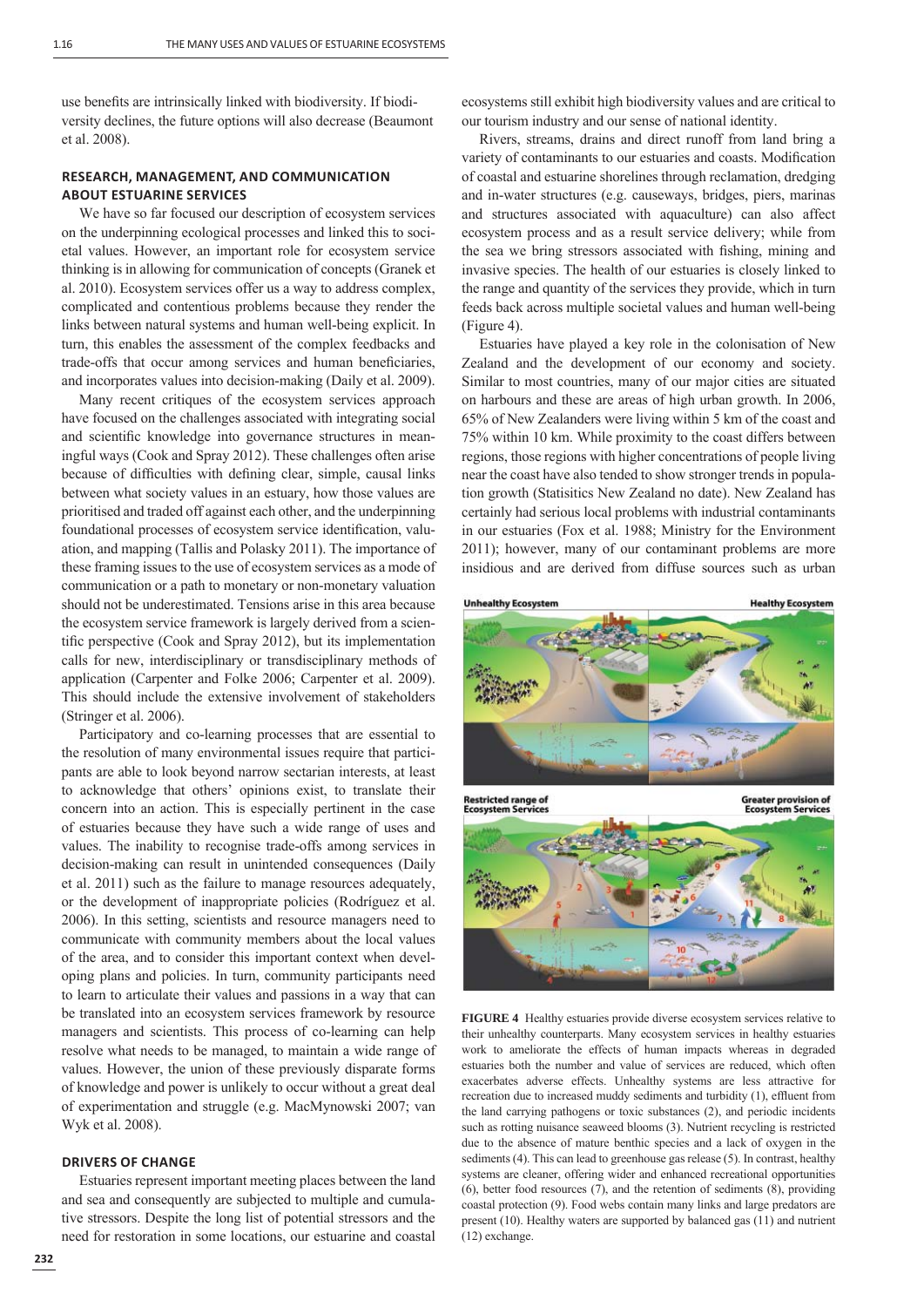runoff. Contaminant concentrations are often highest in muddy sediments and in highly urban and light industrial areas, but even low levels of urban contaminants can change ecosystem process (Lohrer et al. 2011).

Profound changes to estuarine ecosystems have been wrought by the runoff of terrestrial sediment. New Zealand is a tectonically active country where steep landscapes, short and flashy rivers and intense rainfall provide a naturally high potential for sediment to be transported and deposited in our estuaries and coastlines. Loss of native forest cover and other changes in land use have increased the rate of sediment entering our estuaries (Thrush et al. 2004). The consequences of these impacts seem to be stronger in estuaries than in the streams that feed into them (Reid et al. 2011; Rodil et al. 2011). Much of the sediment entering estuaries is composed of silts or clays that react chemically with seawater and deposit to the estuary floor, smothering resident organisms, changing habitat characteristics and affecting many of the ecosystem processes that underpin service delivery. Much of this deposited material is resuspended by tides and waves, leading to high suspended sediment concentrations affecting water clarity, impacting on primary production and suspension-feeding organisms.

Another stressor likely to be of increasing importance to our estuaries is nutrients. While the productivity of estuaries is high partly because of the input of nutrients from the land, you can have too much of a good thing and this leads to eutrophication. The signs of eutrophication in estuaries can involve the increasing frequency of phytoplankton blooms and, particularly in shallow estuaries, excessive growth of some seaweeds (e.g. sea lettuce) and ultimately loss of oxygen in the sediments leading to mass mortalities. In New Zealand most cases of estuarine eutrophication have involved sewage or abattoir waste, which have often been highly localised within individual estuaries (e.g. Manukau Harbour, Otago Harbour and Avon-Heathcote Estuary). However, nutrient loads are increasing with the intensification of farming in many areas and signs of future and serious problems are of concern (Heggie and Savage 2009). Internationally, the incidence of disease and the emergence of new pathogens are on the rise. These are often associated with eutrophication, and, in many cases, this coastal degradation has consequences to human health (Epstein et al. 1993). Episodes of harmful algal blooms are also increasing in frequency and intensity, directly affecting both the resource base and people living in coastal areas (Cloern 2001).

Estuarine systems are among the most invaded ecosystems in the world, with introduced species causing major ecological changes (Carlton 1996). Introduced organisms often change the structure of coastal habitats by physically displacing or grazing upon native organisms (Grosholz 2002). Waitemata Harbour (Auckland) has been invaded by as many as 70 non-indigenous species (Inglis et al. 2005). Post-introduction invasion success likely depends on many factors, including the health and diversity of the recipient ecological system. Ecosystems containing healthy and diverse assemblages may be more able to repel invaders, a concept known as 'invasion resistance', although, others suggest that factors promoting native diversity may also provide favourable conditions for new species (Stohlgren et al. 1999).

The specific effects of the individual stressors acting in a particular estuary will depend on several factors, but collectively they can be grouped into those factors that disturb resident populations, change habitats, modify foodwebs or change the fitness of individuals. Many of the major stressors in estuaries result in habitat change, either as a result of direct physical disturbance or through shifts in the distribution of species that are important in influencing biogenic structure (e.g. burrowing crustaceans and polychaetes, reef-forming bivalves and seagrass) (Thrush et al. 2004; Altieri and Witman 2006). A stressor can be considered as a factor that impacts on the fitness of individuals. This means that species abundance distributions across natural landscapes may be affected simultaneously by a number of anthropogenic and natural stressors. These stressors may not simply act in additive ways; rather, multiplicative interactions occur to either increase (synergistic) or dampen (antagonistic) the effects of stressors (Hames et al. 2006). Differing responses to combinations of stressors lead to uncertainty in the prediction of contaminant effects and ecological resilience (Breitburg et al. 1999).

Many ecosystems are affected by cumulative impacts that, although not individually catastrophic, collectively result in the loss and fragmentation of habitats and shifts in biodiversity, associated with the removal of habitat-specific or functionally important species. The successional processes that follow disturbance are the product of interactions within the disturbed area and the supply of recruits (Thrush et al. 2008a). A mosaic of patches with different environmental characteristics, at different states of recovery, can contribute to spatial heterogeneity and biodiversity within ecosystems. Human activity (e.g. habitat modification/destruction, pollution and eutrophication) increases the frequency and extent of disturbance to the point where disturbance-sensitive species and recovery-sensitive species (slow growth, reproductive output and dispersal ability) are selectively removed from the mosaic of patches. The cumulative effect of this incremental change in both the disturbance regime and the response of the resident communities across the landscape can result in unexpected, non-linear responses and profound changes in community structure and process, and decreases in resilience and biodiversity. Habitat loss, fragmentation and homogenisation of natural communities alter the patterns of connectivity, potentially isolating populations and communities and limiting them to suboptimal habitats (Crooks and Sanjayan 2006). Escalating degradative ecological change, due to alterations in disturbance regimes, has the potential to feed back onto both local and regional changes in ecological communities (Folke et al. 2004). Diffusesource and multiple-stressor effects that gradually degrade or trip thresholds can undermine resilience and shift the system to different states (Scheffer et al. 2001).

Estuaries, like coral reefs, are especially prone to the effects of climate change (Kennedy et al. 2002). Climate change in an estuarine setting can only be realistically viewed through a multiple-stressor lens. With increased storminess and episodic rainfall we can expect changes in freshwater inputs and sediment runoff in many areas. In the estuary, temperatures and sea level are expected to rise, affecting habitats, species distributions and many of the processes that underpin provisioning ecosystem services. At the coast, changes in storminess, increased storm surge, changes in wave climate and changes in coastal productivity and coastal ocean currents are likely to affect estuarine ecology. Estuaries are also regions with high variation in water column pH; while this can be due to a number of natural factors it is exacerbated by both local anthropogenic stress and global climate change. All of these stressors interact with other future cumulative effects on the ecosystem. For example, profound eutrophication effects, such as decreased oxygen concentration on the estuary floor creating dead zones, while primarily influenced by nutrient loading is also affected by temperature- and salinity-induced water stratification that may also change with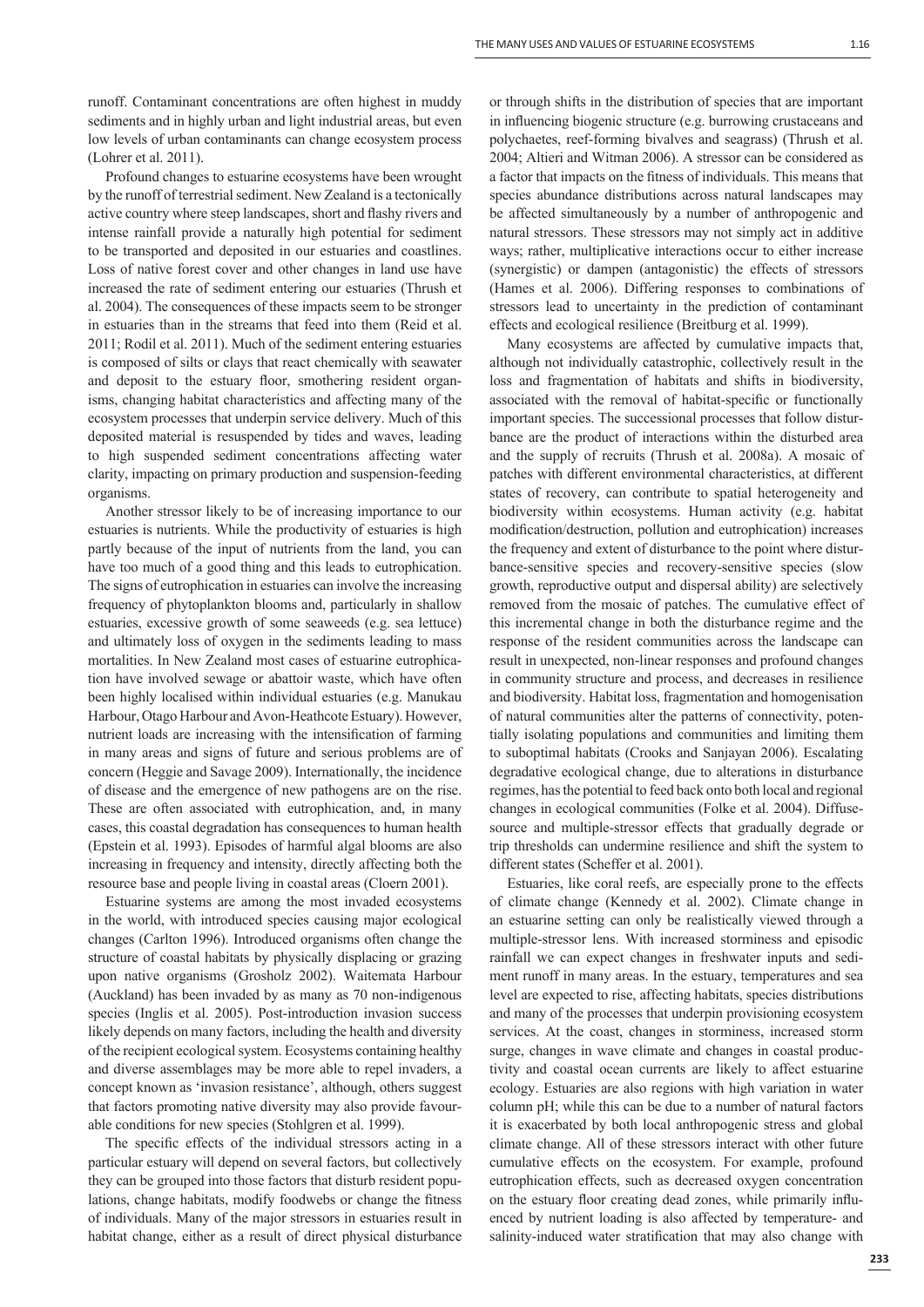climate change. Furthermore, the eutrophication status of estuaries can feed back on climate change through the production of greenhouse gases. In highly polluted estuaries, receiving industrial and urban wastes, large quantities of carbon dioxide are released resulting in elevated  $pCO<sub>2</sub>$  (Frankignoulle et al. 1998). When the system becomes so polluted as to create dead zones, methane and  $N_2O$  are released to the atmosphere, both potent greenhouse gases. Cumulative effects such as these threaten the resilience of estuarine ecosystems.

Predicting the future is difficult and surprise often plays an important role in temporal change. This emphasises the importance of maintaining the resilience and adaptive capacity of our estuarine ecosystem. This requires an important shift in thinking away from simple command-and-control processes where we manage a system down to an ordained limit, to a more adaptive, inclusive and ecosystem-based approach where we focus on ensuring that the ecosystem has the best chance of maintaining its ability to cope with surprises. Important ecosystem services will be those that help ensure resilience and the processing of contaminants. These benefits from ecosystem services are more likely to be especially valued in estuaries that are subjected to multiple uses, such as urban estuaries, areas of intensive aquaculture and estuaries receiving high inputs of sediment and nutrients from rivers and streams.

### **ASSESSING ECOSYSTEM CONDITION AND TRENDS**

Assessing the condition of ecosystem services in estuaries is an interesting challenge, with no methodology yet in place (Barbier et al. 2011). Many regional councils are presently grappling with this concept, while the Department of Conservation includes this aspect under its present focus on ecosystem 'integrity'. Ecological integrity is a holistic term that seeks to capture our sense of nature, its functionality and self-maintenance and the Department of Conservation has been seeking to operationalize this definition for marine monitoring (Thrush et al. 2011).

Ecosystem condition can be viewed either as a static or dynamic process and monitoring studies either focus on broadscale surveys or on time-series monitoring of selected sites. Broad-scale surveys will often measure a number of aspects that are expected to relate to ecosystem services or processing, for example, biogenic habitat diversity, sediment characteristics (e.g. grain size, organic content and contaminants), bird numbers and macrofaunal and macroalgal community composition. Estuarine fish are much less likely to be surveyed, due to their mobility and the expense associated with collection. Time-series monitoring is likely to be very specific and select a single aspect of the system that can be simply linked to service delivery. Regional councils are also increasingly looking to increase the cost-effectiveness of their assessment by linking their broad-scale survey to their time-series information. The broad-scale information provides a larger-scale context, and sometimes more holistic view, while the time series provides information on natural variability in condition versus that which may be a response to anthropogenic pressures.

Aspects of the estuarine ecosystem such as intertidal vegetated habitats could be easily used to reflect carbon storage or shoreline stability services, with the assumption that large changes to ecosystem services will also affect the measured aspect. As regional council monitoring programmes increasingly use intertidal macrofauna as indicators, the use of biological trait analysis will allow this type of data to be linked to ecosystem service delivery. In both of these cases, easily quantified measures of ecosystem health are used as surrogates for service delivery, and there is a need for research to test the efficacy of these measures (Barbier et al. 2011). There is also a need to complement the biophysical assessment with social studies of the current values and perceptions of service delivery from estuaries and these will need to take into account changes in values associated with social and economic factors versus changes in knowledge and appreciation of service delivery.

### *Is there evidence that the capacity of ecosystems to provide services is reaching critical levels?*

While attempts to assess ecosystem condition are becoming more common, the degree of information on which to base such assessments is highly variable around the country. In many estuaries, even basic monitoring and resource inventory are absent. Even where information is being collected, analysis usually focuses on trends in the abundance of species or changes in habitat types or area. Many of the changes in the services our estuaries provide have undoubtedly occurred undocumented. This makes defining baselines against which to develop evidence-based policy and management difficult.

As discussed above, in New Zealand estuaries, sediment entering from the land is a major stressor. Increased sedimentation rates have been documented, with concomitant changes to tidal flows, the ratio of sand to mud flats and the disappearance of widespread cockle beds (along with other native suspensionfeeding shellfish), loss of seagrass and expansion of mangroves. While the disappearance of suspension-feeders would affect benthic–pelagic coupling and the ability of the estuaries to act as a filter, in many estuaries large beds of the Pacific oyster have invaded, possibly supplying the same service (albeit now focused primarily in the upper portions of the estuary).

Mangroves have also extended, affecting many of the services directly valued by people (visual aesthetics, walking, swimming, and boating) and services generally by displacement of other habitats and species with different processes. Fragmentation of biogenic habitats has also been implicated in decreased ability of these habitats to provide biodiversity (de Juan and Hewitt 2011).

But are we approaching critical levels for our ecosystem services? Our use of estuarine ecosystems is growing, with increasing urbanisation in some areas and more intensive farming, on land and in the water, in others. Climate change effects are also going to challenge the integrity of estuarine ecosystems. However, defining the adaptive capacity of estuarine ecosystems is difficult. Sometimes ecosystem change and the corresponding decline in ecosystem services are gradual and occur over long time frames. Such chronic loss of ecosystem services certainly affects human well-being but over decadal or intergenerational time frames. In this case, whether we are approaching critical levels is a value judgement. Given the range of values held within our society for our estuarine and harbour ecosystems it is impossible to gain consensus. Unfortunately, perspectives on values, states and trends are easily biased by shifting baselines that plague ecological comparisons when information on ecosystem history is limited (Dayton et al. 1998; Duarte et al. 2009).

However, some ecosystem changes are non-linear or abrupt and sometimes irreversible. These ecosystem shifts are currently impossible to predict (de Young et al. 2008), but the implications are clear: homogenisation of communities and ecosystems due to reductions in foodweb complexity, decreased diversity within functional groups and biogenic habitat structure, as well as decreases in the size of organisms. There are many specific reasons for these abrupt changes, but four general categories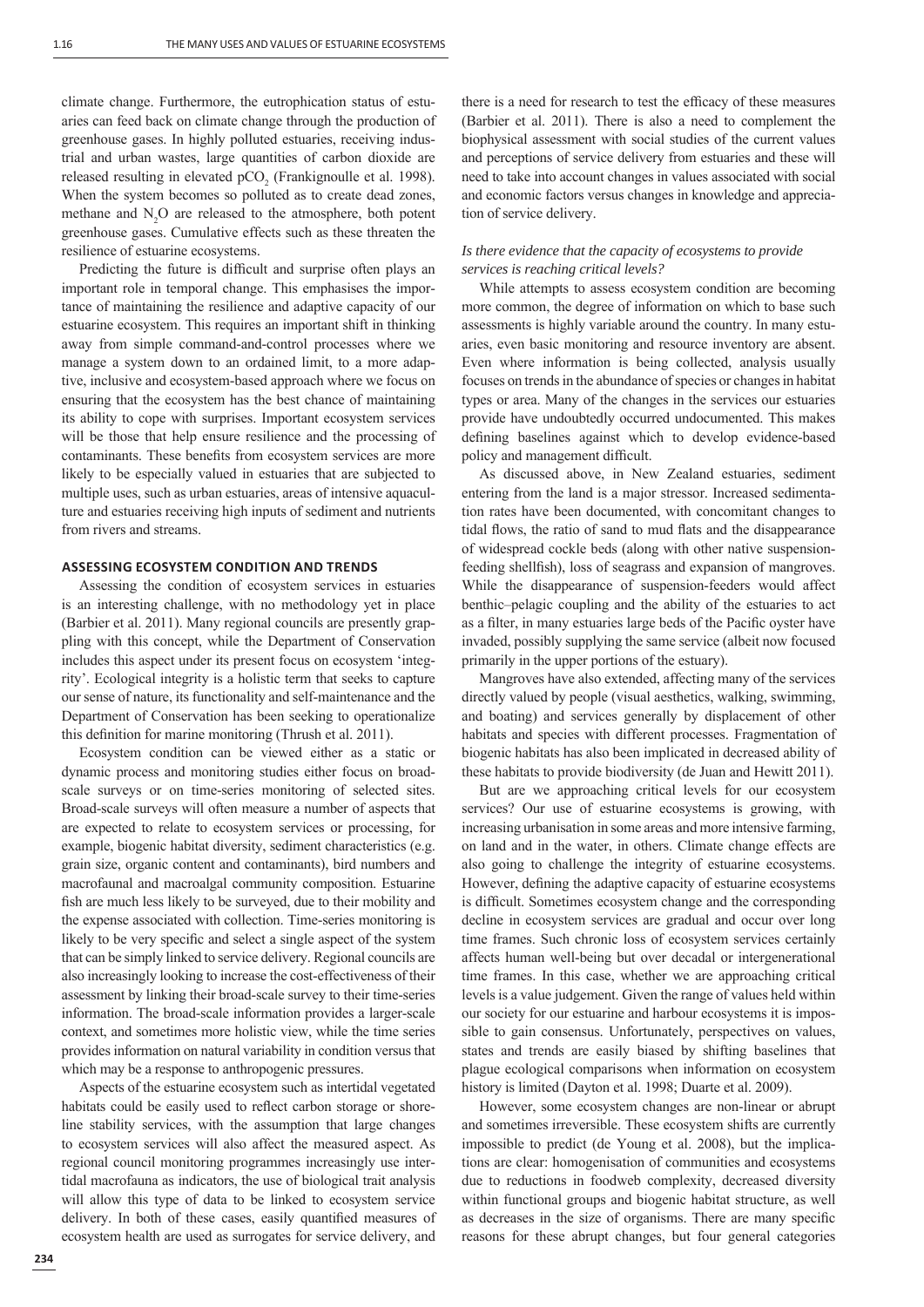can be identified. First, the magnitude and nature of the stress causing change is beyond the ability of the ecosystem to adapt to within the timescales of impact. Second, multiple stressors that interact in synergistic ways have been identified from the way contaminants and sediment type affect species distributions (Anderson 2008; Thrush et al. 2008b). Third, intrinsic features of the ecology of certain ecosystems, that is, ecological thresholds, exist. Ecological processes that involve feedbacks or indirect relationships between biota and their environment are likely to be predisposed to threshold effects. In such systems, chronic and cumulative impacts on the organisms involved in feedback processes have the potential to fundamentally shift ecosystem process without extreme forcing when the feedback is broken. The potential for such a change to occur as a result of changes in sediment type or nutrient concentrations affecting densities of large bioturbating organisms has been demonstrated for New Zealand estuaries (Thrush et al. 2012). Finally, there are events that occur outside our management options, which may interact with other stressors. The risk of these is often underestimated when we are considering management options, yet they can occur regularly. A 36% reduction in cockle abundance occurred in Whangateau Harbour between 2004 and 2010. The El Nino-Southern Oscillation (ENSO) regularly changes the temperature and nutrient conditions in north-eastern New Zealand and was a major player in the sudden death of these cockles. The Christchurch earthquake had dramatic effects on the Avon-Heathcote Estuary, although probably not to the extent of the 1932 Napier earthquake on the Ahuriri Estuary. One of the few documented regime shifts in a New Zealand estuary occurred when an ENSO event coincided with a management change (reduced nutrient input) and the natural recruitment cycle of the dominant habitat-structuring organism in Manukau Harbour (Hewitt and Thrush 2010). A tubeworm mat that had been stabilising large patches of intertidal sand banks disappeared and a new, more depauperate community based on deposit feeders resulted.

Perhaps posing questions like 'are we approaching critical levels for our ecosystem services?' will not take us in the most sustainable direction. Thinking about ecosystem dynamics and responses to cumulative and multiple stressors highlights the difficulties of defining management limits to extraction or stressor loading. We desperately need more creative thinking focused on maintaining the resilience of our estuaries and the development of techniques to trade off uses in these multi-use and multi-value ecosystems. Recognising the true value of ecosystem services will be important in such processes.

### **ASSESSING THE VALUE OF ECOSYSTEM SERVICES FOR HUMAN WELLͳBEING**

Estuarine ecosystem services provide a range of benefits that can be valued in a variety of ways associated with consumptive use (e.g. harvesting), direct (e.g. recreation), indirect non-consumptive use (pollution control) and non-use values (preservation). In most cases there are no markets for these services, making monetary valuation difficult and indirect (Turner et al. 2010; Luisetti et al. 2011). Nevertheless, there are an increasing number of studies starting to consider the monetary value of estuarine and marine products and services; however, they usually consider easy-toquantify goods such as the value of fish, aquaculture, changes in land and housing values, and the benefits of ports. Even such restricted analyses to date have indicated significant economic value, for example the estuaries of the Waikato Region were valued at NZ\$863 million per year (Statistics New Zealand 2003). Often valuation exercises are not conducted at the estuarine scale, for example, tourism contributes to the economy with combined domestic and international expenditure of NZ\$23.4 billion and a direct contribution to the GDP of NZ\$6.2 billion. While not all of this can be attributed to estuarine and maritime pursuits, there is no doubting that they play a significant role.

A potential method for assessing the value of other ecosystem services lies in identifying the potential to recoup restoration costs. Recent analysis of the economic benefits (in terms of generating underpinning ecosystem services) of restoring oyster reefs in estuaries of the USA has highlighted the benefits of restoration and conservation (Grabowski et al. 2012). While other methods are available to economically value the more difficult underpinning services (Spangenberg and Settele 2010), these have yet to be employed in a New Zealand estuarine context. This is not surprising because the critical first step of defining services and providing a stocktake has yet to be performed. Putting a price on nature always requires a careful consideration of the feedbacks within and between the ecological, social and economic systems associated with estuaries. As we have stressed, estuarine ecosystems are likely to exhibit a number of important ecological thresholds in response to perturbation and this risk must be fully captured if cost-benefit analysis is to capture the value of estuarine services. Ecological value depends on quantity of intact system processes, not on their scarcity (Limburg 1999).

# **BIODIVERSITY, ECOSYSTEM SERVICES, AND HUMAN WELL-BEING: CHALLENGES AND OPPORTUNITIES**

Despite the long history of use and impacts derived from both land and sea, our estuarine ecosystems still exhibit high biodiversity values and remain critical to our tourism industry and our sense of national identity. We are just beginning to recognise fully the societal benefits and values supported by estuaries in New Zealand. Ecosystem service thinking offers tremendous opportunities for underpinning and advancing environmental policy and management, recognising the true value of nature and improving cost–benefit and economic analysis. All of these applications need to be underpinned by improving our understanding of, and the interactions between, ecosystems and social processes. From an ecological perspective there is much to learn about the interrelationships between ecosystem processes and the delivery of services. We need to strive to understand the assimilative capacity of estuaries to ensure that service delivery will not catastrophically fail. There is a lack of good monitoring data from estuaries around New Zealand that allow for trends in biodiversity to be related to both changes in environmental drivers and ecosystem performance. Similarly, we have limited data on the distribution of habitats and the connections between them that underpin service delivery. Techniques have been developed to overcome this limitation to allow spatial planning to advance in the absence of detailed habitat and community descriptions; nevertheless, the challenge will remain in the detail (Townsend et al. 2011). Ecologically meaningful data is critical if we are to manage our use of estuarine resources and address the challenge of cumulative impacts in these especially-multi-use ecosystems. It is equally important to improve our understanding of the relationships between societal values, including investment decisions, and services. We need to understand how trade-offs in use can be made and identify important cultural and ecological bottom lines, especially in multi-use ecosystems where conflicts are likely. Placing monetary values on estuarine ecosystem services is especially challenging for the underpinning regulation and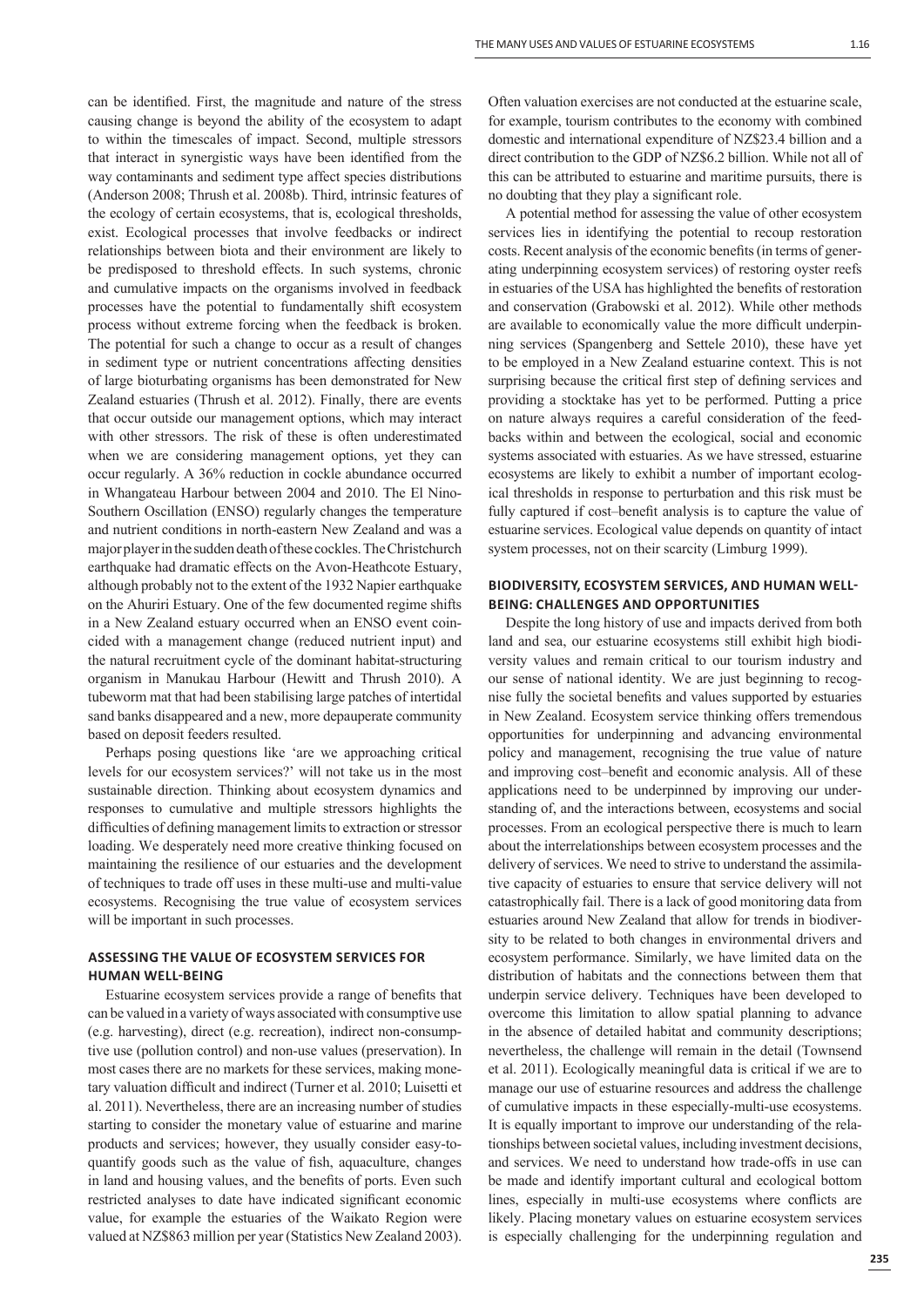maintenance services and as yet there is no national or regional stocktake of these services. Nevertheless, our current knowledge allows ecosystem services to be used to help communicate the benefits of maintaining ecosystem resilience. In these transitional ecosystems, which integrate from the land to the sea, management frameworks need to transcend many geographical and governance boundaries as well as locations ascribed to particular uses. This can be addressed by an ecosystem-based approach to management, which recognises the importance of connections between social and ecological systems that operate on different space and time scales. Shifting our thinking from simple issuesbased command-and-control processes to more adaptive and inclusive management approaches is a challenge we need to consider if we are to continue to extract multiple benefits from estuarine ecosystems in our changing world.

### **ACKNOWLEDGEMENTS**

We thank Terry Hume, Erica Williams and David Roper for constructive comments on early drafts of this chapter. This work was supported by the project 'Management of cumulative effects of stressors on aquatic ecosystems' (MBIE CO1X1005) and the project 'Coastal Ecosystems' (NIWA Core funding COMS1302).

#### **REFERENCES**

- Airoldi L, Beck MW 2007. Loss, status and trends for coastal marine habitats of Europe. Oceanography and Marine Biology 45: 345–405.
- Altieri AH, Witman JD 2006. Local extinction of a foundation species in a hypoxic estuary: Integrating individuals to ecosystem. Ecology 87: 717–730.
- Anderson MJ 2008. Animal–sediment relationships re-visited: Characterising species' distributions along an environmental gradient using canonical analysis and quantile regression splines. Journal of Experimental Marine Biology and Ecology 366: 16–27.
- Balvanera P, Pfisterer AB, Buchmann N, He J-S, Nakashizuka T, Raffaelli D, Schmid B 2006. Quantifying the evidence for biodiversity effects on ecosystem functioning and services. Ecology Letters 9: 1146–1156.
- Barbier EB, Hacker SD, Kennedy C, Koch EW, Stier AC, Silliman BR 2011. The value of estuarine and coastal ecosystem services. Ecological Monographs 81: 169–193.
- Beaumont NJ, Austen MC, Mangi SC, Townsend M 2008. Economic valuation for the conservation of marine biodiversity. Marine Pollution Bulletin 56: 386–396.
- Breitburg DL, Sanders JG, Gilmour CC, Hatfield CA, Osman RW, Riedel GF, Seitzinger SP, Sellner KG 1999. Variability in response to nutrients and trace elements, and transmission of stressor effects through an estuarinefood web. Limnology and Oceanography 44: 837–863.
- Carlton JT 1996. Biological invasions and cryptogenic species. Ecology 77: 1653–1655.
- Carpenter SR, Folke C 2006. Ecology for transformation. Trends in Ecology & Evolution 21: 309–315.
- Carpenter SR, Mooney HA, Agard J, Capistrano D, DeFries RS, Diaz S, Dietz T, Duraiappah AK, Oteng-Yeboah A, Pereira HM, Perrings C, Reid WV, Sarukhan J, Scholes R, Whyte A 2009. Science for managing ecosystem services: Beyond the Millennium Ecosystem Assessment. Proceedings of the National Academy of Sciences (USA) 106: 1305–1312.
- Cloern JE 2001. Our evolving conceptual model of the coastal eutrophication problem. Marine Ecological Progress Series 2101: 223–253.
- Cook BR, Spray CJ 2012. Ecosystem services and integrated water resource management: Different paths to the same end? Journal of Environmental Management 109: 93–100.
- Crooks KR, Sanjayan M 2006. Connectivity conservation. Cambridge, Cambridge University Press.
- Cumming GS, Barnes G, Perz S, Schmink M, Sieving KE, Southworth J, Binford M, Holt RD, Stickler C, Van Hol T 2005. An exploratory framework for the empirical measurement of resilience. Ecosystems 8: 975–987.
- Daily GC, Soderqvist T, Aniyar S, Arrow K, Dasgupta P, Ehrlich PR, Folke C, Jansson A, Jansson BO, Kautsky N, Levin S, Lubchenco J, Maler KG, Simpson D, Starrett D, Tilman D, Walker B 2000. Ecology – The value of nature and the nature of value. Science 289: 395–396.
- Daily GC, Polasky S, Goldstein J, Kareiva PM, Mooney HA, Pejchar L, Ricketts TA, Salzman J, Shallenberger R 2009. Ecosystem services in decision making: time to deliver. Frontiers in Ecology and the Environment 7: 21–28.
- Daily GC, Kareiva P, Polasky S, Ricketts TH, Tallis H 2011. Mainstreaming natural capital into decisions. In: Kareiva P, Tallis H, Ricketts TH, Daily GC, Polasky S eds Natural capital: theory and practice of mapping ecosystem services. Oxford, Oxford University Press.
- Daniel TC, Muhar A, Arnberger A, Aznar O, Boydd JW, Chan KMA, Costanza R, Elmqvist T, Flint CG, Gobster PH, Grêt-Regamey A, Lave R, Muhar S, Penker M, Ribe RG, Schauppenlehner T, Sikor T, Soloviy I, Spierenburg M, Taczanowska K, Tam J, von der Dunk A 2012. Contributions of cultural services to the ecosystem services agenda. Proceedings of the National Academy of Sciences (USA) 109: 8812–8819.
- Dayton PK, Tegner MJ, Edwards PB, Riser KL 1998. Sliding baselines, ghosts, and reduced expectations in kelp forest communities. Ecological Applications 8: 309–322.
- De Groot RS, Wilson MA, Boumans RMJ 2002. A typology for the classification, description and valuation of ecosystem functions, goods and services. Ecological Economics 41: 393–408.
- de Juan S, Hewitt JE 2011. Relative importance of local biotic and environmental factors versus regional factors in driving macrobenthic species richness in intertidal areas. Marine Ecological Progress Series 423: 117–129.
- de Young B, Barange M, Beaugrand G, Harris R, Perry RI, Scheffer M, Werner F 2008. Regime shifts in marine ecosystems: detection, prediction and management. Trends in Ecology & Evolution 23: 403–409.
- Duarte CM, Conley D, Carstensen J, Sanchez-Comacho M 2009. Return to Neverland: Shifting baselines affect eutrophication restoration targets. Estuaries and Coasts 32: 29–36.
- Epstein PR, Ford TE, Colwell RR 1993. Health and climate change: Marine ecosystems. The Lancet 342: 1216–1219.
- Folke C, Carpenter S, Walker B, Scheffer M, Elmqvist T, Gunderson L, Holling CS 2004. Regime shifts, resilience and biodiversity in ecosystem management. Annual Review of Ecology and Systematics 35: 557–581.
- Fox ME, Roper DS, Thrush SF 1988. Organochlorine contaminants in surficial sediments of Manukau Harbour, New Zealand. Marine Pollution Bulletin 19: 333–336.
- Frankignoulle M, Abril G, Borges A, Bourge I, Canon C, Delille B, Libert E, Théate J-M 1998. Carbon dioxide emission from European estuaries. Science 282: 434–436.
- Grabowski JH, Brumbaugh RD, Conrad RF, Keeler AG, Opaluch JJ, Peterson CH, Piehler MF, Powers SP, Smyth AR 2012. Economic valuation of ecosystem services provided by oyster reefs. Bioscience 62: 900–909.
- Granek EF, Polasky S, Kappel CV, Reed DJ, Stoms DM, Koch EW, Kennedy CJ, Cramer LA, Hacker SD, Barbier EB, Aswani S, Ruckelshaus M, Perillo GME, Silliman BR, Muthiga N, Bael D, Wolanski E 2010. Ecosystem services as a common language for coastal ecosystem-based management. Conservation Biology 24: 207–216.
- Grosholz E 2002. Ecological and evolutionary consequences of coastal invasions. Trends in Ecology & Evolution 17: 22–27.
- Hames RS, Lowe JD, Barker Swarthout S, Rosenberg KV 2006. Understanding the risk to neotropical migrant bird species of multiple human-caused stressors: elucidating processes behind the patterns. Ecology and Society 11: 24 [online] http://www.ecologyandsociety.org/vol11/iss21/art24/.
- Heggie K, Savage C 2009. Nitrogen loading from New Zealand coastal catchments to receiving estuaries. New Zealand Journal of Marine and Freshwater Research 43: 1039–1052.
- Hewitt JE, Thrush SF 2010. Empirical evidence of an approaching alternate state produced by intrinsic community dynamics, climatic variability and management actions. Marine Ecology Progress Series 413: 267–276.
- Hilton MJ 1990. Processes of sedimentation on the shoreface and continental shelf and the development of facies Pakiri, New Zealand. Auckland, University of Auckland.
- Hume TM, Herdendorf CE 1993. On the use of empirical stability relationships for characterising estuaries. Journal of Coastal Research 9: 413–422.
- Inglis GJ, Gust N, Fitridge I, Floerl O, Hayden B, Fenwick G 2005. Port of Auckland: baseline survey for non-indigenous marine species. NIWA report prepared for Biosecurity New Zealand Post-clearance Directorate for Project ZBS2000-04.
- Kennedy VS, Twilley RR, Kleypas JA, Cowan JH Jr, Hare SR 2002. Coastal and marine ecosystems and global climate change; potential effects on US resources. Arlington, VA, Pew Center on Global Climate Change.
- Lafoley DdA, Grimsditch G eds 2009. The management of natural coastal carbon sinks. Gland, Switzerland, IUCN.
- Limburg KE 1999. Estuaries, ecology, and economic decisions: an example of perceptual barriers and challenges to understanding. Ecological Economics 30: 185–188.
- Lohrer AM, Chiaroni LD, Hewitt JE, Thrush SF 2008. Biogenic disturbance determines invasion success in a subtidal soft-sediment system. Ecology 89: 1299–1307.
- Lohrer AM, Hewitt JE, Hailes SF, Thrush SF, Ahrens M, Halliday J 2011.